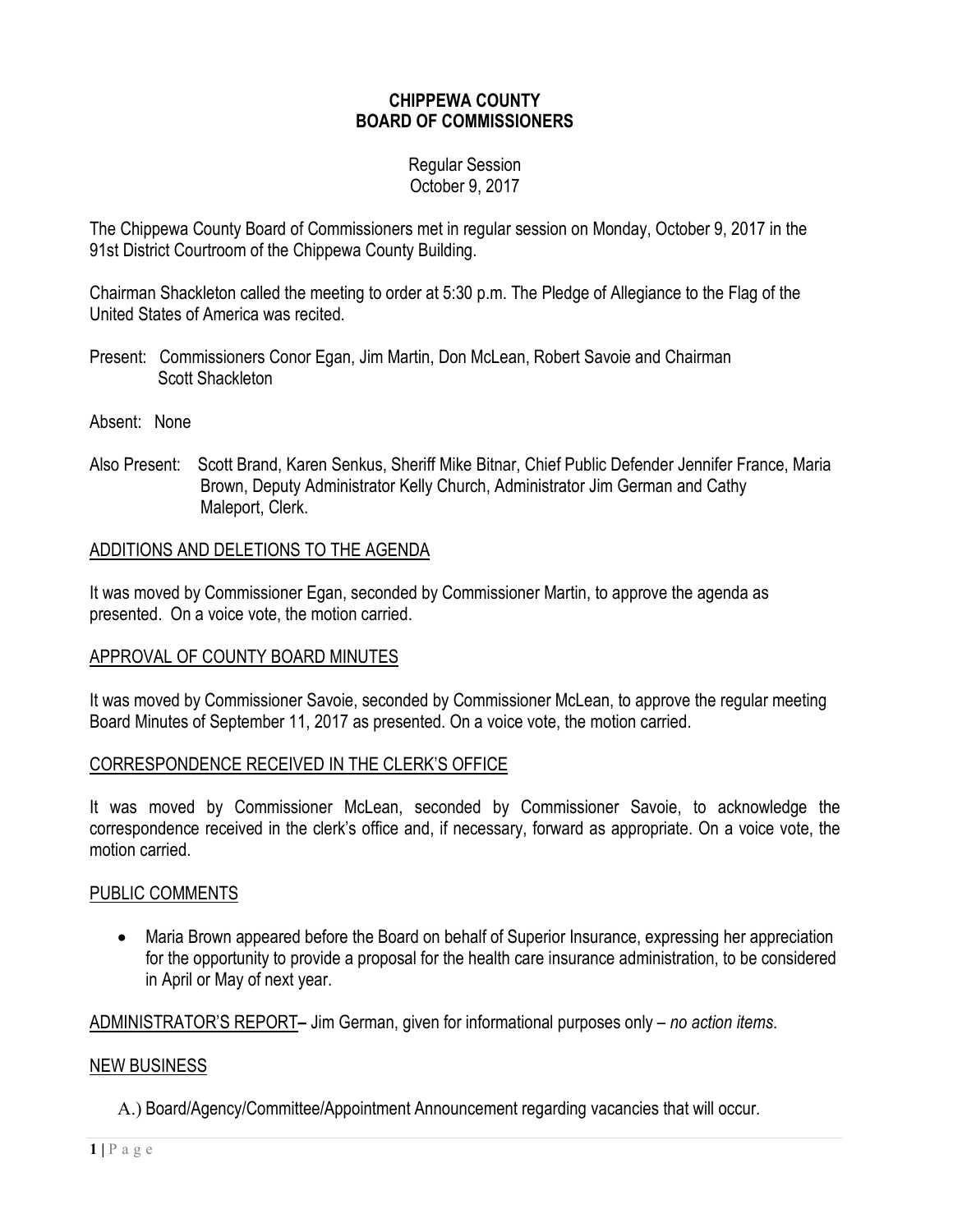It was moved by Commissioner Savoie, seconded by Commissioner McLean, to advertise the following vacancies:

# **Chippewa County Building Authority**

Expires 12/31/17 (1 year appointment) 2 appointments Current: Earl Kay, James Traynor

## **Department of Health & Human Services**

Expires 12/31/17 (3 year appointment) 1 appointment Current: Floyd Rabineau

## **Department of Veterans Affairs**

Expires 3/31/18 (4 year appointment) 1 appointment Current: Brooks Partridge

# **Hiawatha Behavioral Health Authority**

Expires 3/31/18 (3 year appointment) 2 appointments Current: Rudy Johnson, Jim Moore

## **Transportation Authority**

Expires 12/31/17 (3 year appointment) 1 appointment John Kibble

## **War Memorial Hospital, Inc.**

Expires 12/31/17 1 appointment (4 year appointment) Holly Kibble

On a voice vote, the motion carried.

B) Resolution 17-24 Support for Michigan SB 400 and Michigan HB 4651

It was moved by Commissioner McLean, seconded by Commissioner Egan, to approve Resolution 17-24 as follows:

# **RESOLUTION NO: 17-24**

## **REQUEST FOR SUPPORT FOR MICHIGAN SENATE BILL 400 AND MICHIGAN HOUSE BILL 4651 AMENDING THE EMERGENCY TELEPHONE SERVICES ENABLING ACT.**

**WHEREAS,** Michigan House Bill 4651 and Senate Bill 400 have been introduced in the Michigan Legislature, which would amend Public Act 32 of 1986 entitled the "Emergency Telephone Service Enabling Act"; and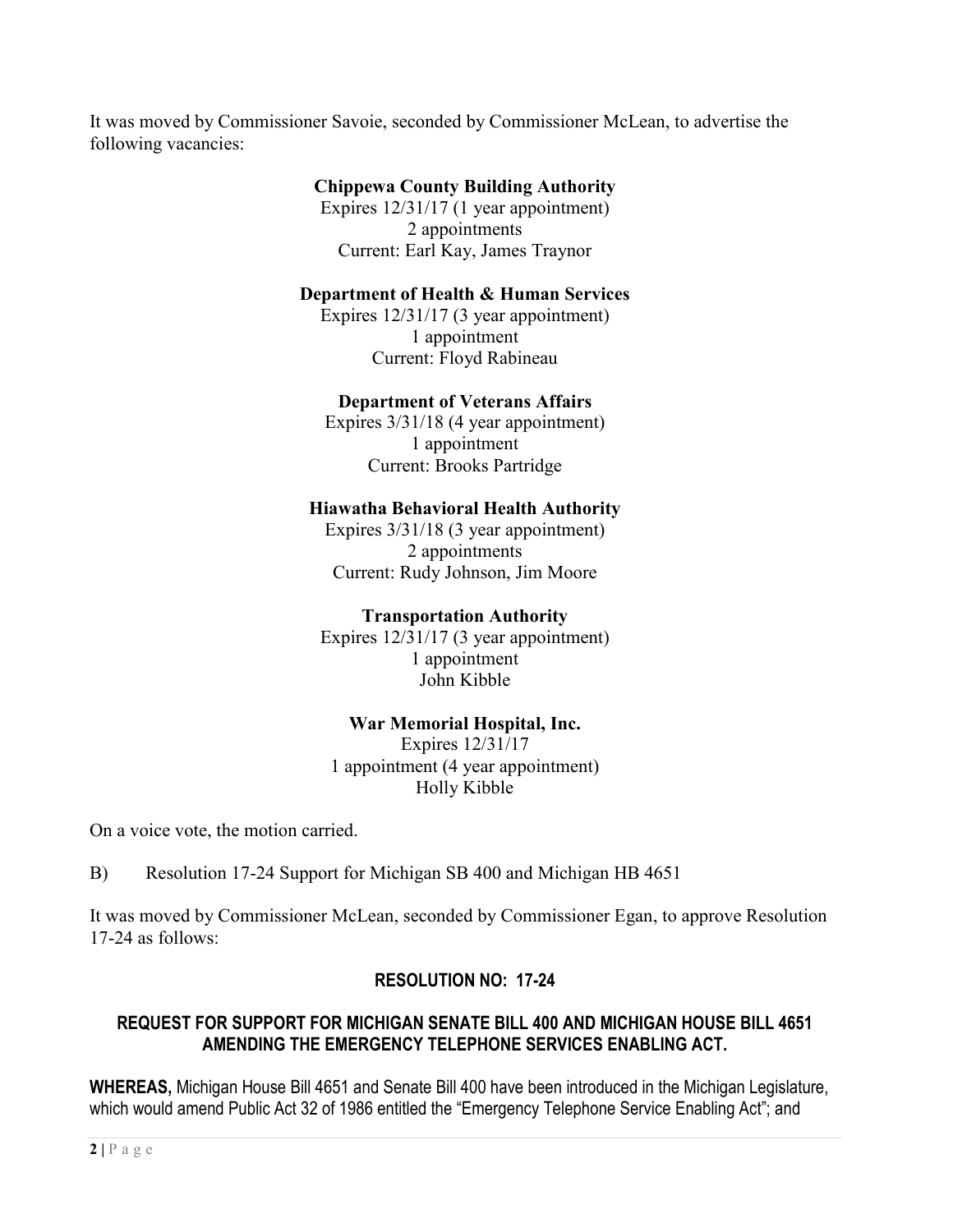**WHEREAS,** these bills would amend the funding system for 9-1-1 so that all communication devices that have access to 9-1-1, including prepaid wireless devices, contribute equally to the funding of 9-1-1 operations; and

**WHEREAS,** these bills provide a stable funding source for the counties to support their migration to Next Generation 9-1-1 and ongoing operational levels of service for 9-1-1 to its residents; and

**WHEREAS,** these bills afford the Sate and Counties collecting 9-1-1 fees a mechanism for court action should any service providers fail to collect and remit the fees; and

**WHEREAS,** these bills have a mechanism that provides the necessary checks and balances to ensure revenues generated are used for authorized expenditures for 9-1-1 services; and

**WHEREAS,** these authorized expenditures are limited to those directly related to receiving and processing 9- 1-1 calls and the subsequent dispatching of responders via a public safety radio; and

**WHEREAS,** such limitation of expenditures has historically met the criteria established through the courts to define 9-1-1 surcharge as a free for service directly related to telephone services; and

**WHEREAS,** any attempt to amend House Bill 4651 and Senate Bill 400 for other State of Michigan general fund purposes not directly related to 9-1-1 may not meet the criteria of a fee for service and could be viewed as a tax increase for the residents of Chippewa County, and

**THEREFORE BE IT RESOLVED,** that the Chippewa County Board of Commissioners does hereby offer our support of House Bill 4651 and Senate Bill 400 as introduced; and

**BE IT FUTHER RESOLVED,** that the Chippewa County Board of Commissioners opposes amending House Bill 4651 and Senate Bill 400 to include any additional State of Michigan taxes on telephone service customers under the guise of 9-1-1 surcharge; and

**BE IT FURTHER RESOLVED, that** copies of this resolution be transmitted to Governor Richard Snyder, and all Senators and Representatives serving Chippewa County.

A VOTE WAS TAKEN AS FOLLOWS:

AYES: Commissioners Egan, Martin, McLean Savoie and Chairman Shackleton

NAYES: None

# **THE RESOLUTION WAS DECLARED ADOPTED**

C) Resolution 17-25 Apportionment of 2017 Millages

It was moved by Commissioner Savoie, seconded by Commissioner McLean, to approve Resolution 17-25 as follows:

# **CHIPPEWA COUNTY BOARD OF COMMISSIONERS RESOLUTION 17-25**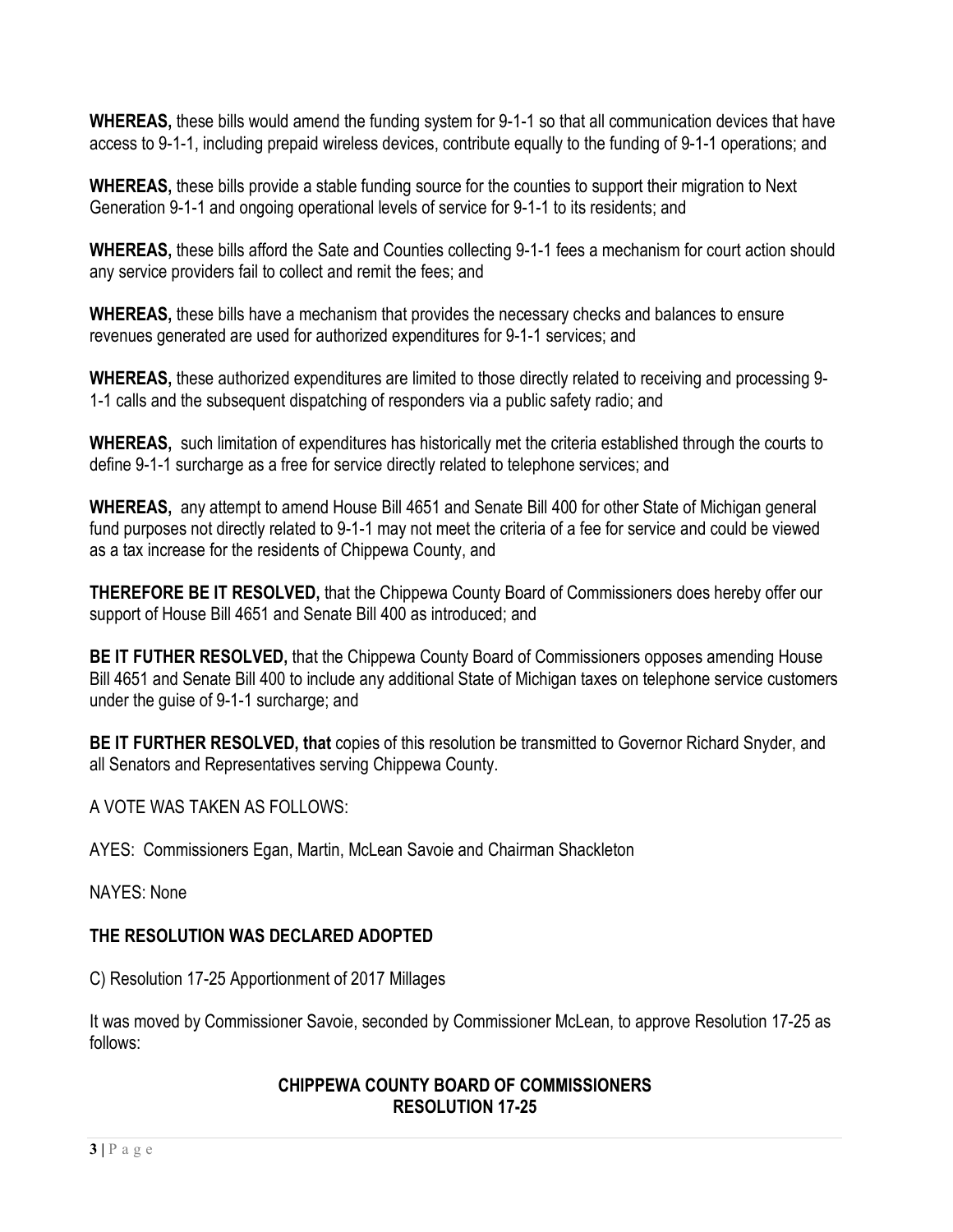# **APPORTIONMENT OF 2017 MILLAGES**

#### At a meeting of the **CHIPPEWA COUNTY BOARD OF COMMISSIONERS** held on OCTOBER 9, 2017,

**WHEREAS,** the County Board has reviewed all of the millages requested by the various taxing entities operating within the County, and has considered the allocated and extra voted millages to which each entity is entitled, and determined that the levy of the millage rates listed on the 2017 MILLAGE REPORT presented to the Board by the Equalization Director and made a part of the minutes, will be necessary for the sound management and operation of the taxing jurisdictions, and

**WHEREAS,** the County Equalization Director has informed the County Board that pursuant to MCL 211.34D, each requested millage on said report has been reduced, if necessary, in compliance with Section 31 of Article 9 of the State Constitution of 1963, and

#### **NOW, THEREFORE, BE IT RESOLVED THAT**:

- 1. THE 2017 MILLAGE REPORT BE APPROVED AS PRESENTED.
- 2. THE CLERK AND EQUALIZATION DIRECTOR ARE HEREBY AUTHORIZED AND DIRECTED TO COMPLETE AND FILE ANY REPORT REQUIRED BY THE STATE OF MICHIGAN, RELATIVE TO THE MILLAGES AUTHORIZED BY THIS BOARD, INCLUDING THE 2017 APPORTIONMENT REPORT.
- 3. THE MILLAGES SO APPROVED SHALL BE SPREAD AGAINST THE APPROPRIATE TAXABLE VALUES IN THE VARIOUS TAXING UNITS WITHIN THE COUNTY TO PRODUCE THE 2017 TAX ROLLS AND THOSE RESPONSIBLE FOR THE SPREADING AND COLLECTING THOSE TAXES SHALL BE CHARGED WITH THE PROCESSING AND COLLECTING OF THOSE TAXES ACCORDING TO STATUTE.

A ROLL CALL VOTE WAS TAKENS AS FOLLOWS:

YEAS: Commissioners Egan, Martin, McLean, Savoie and Chairman Shackleton

#### NAYS: None

#### **THE RESOLUTION WAS DECLARED ADOPTED.**

D) Resolution 17-26 Opposing any Reduction or Elimination of Federal Funding for the Great Lakes Restoration Initiative.

It was moved by Commissioner McLean, seconded by Commissioner Martin, to approve Resolution 17-26 as follows:

## **RESOLUTION NO: 17-26 OPPOSING ANY REDUCTION OR ELIMINATION OF FEDERAL FUNDING FOR THE GREAT LAKES RESTORATION INITIATIVE**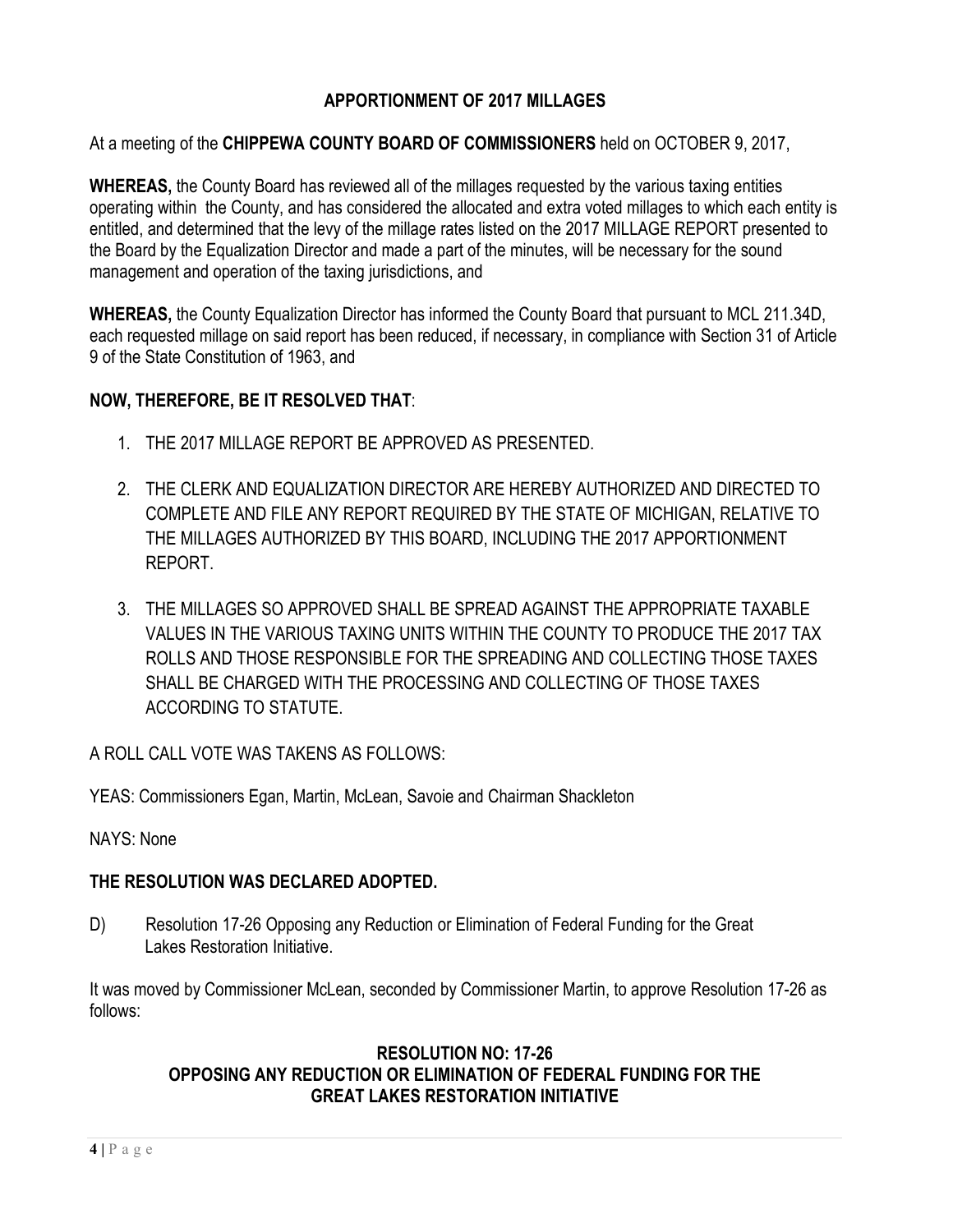**WHEREAS,** the Great Lakes are a critical resource for our nation, supporting the economy and a way of life in Michigan and the other seven states within the Great Lakes region. The Great Lakes hold 20 percent of the world's surface freshwater and 90 percent of the United States' surface freshwater. This globally significant freshwater resource provides drinking water for more than 30 million people and directly supports 1.5 million jobs, generating \$62 billion in wages; and

**WHEREAS,** the Great Lakes Restoration Initiative ("GLRI') provides essential funding to restore and protect the Great Lakes. The funding has supported long overdue efforts to clean up toxic pollution, reduce runoff from cities and farms, combat invasive species, and restore fish and wildlife habitat. Since 2010, the federal government has partnered with public and private entities and invested more than \$2 billion in over 2,900 projects throughout the region. Over its first six years, the GLRI has provided more than \$425 million for more than 500 projects in Michigan alone. The Brookings Institution has estimated that every dollar invested in the Great Lakes produces two dollars in long-term economic benefits; and

**WHEREAS, GLRI** projects are making a significant difference. They have restored more than 150,000 acres of fish and wildlife habitat; opened up fish access to more than 3,400 miles of rivers; helped implement conservation programs on more than 1 million acres of farmland; and accelerated the cleanup of toxic hotspots. In Michigan, GLRI funding has been instrumental in removing contaminated sediments from Muskegon Lake, the River Raisin, and the St. Mary's River; in restoring habitat along the St Clair River, Cass River, Boardman River, and the Keweenaw Peninsula; and in the delisting of White Lake in Muskegon County and Deer lake in the Upper Peninsula as areas of concern; and

**WHEREAS,** while a significant investment, past GLRI funding represents only a small portion of the amount needed to restore and protect the Great Lakes. Toxic algal blooms, beach closings, fish consumption advisories, and the presence of contaminated sediments continue to limit the recreational and commercial use of the Great Lakes; and

**WHEREAS,** any cuts to GLRI funding would jeopardize the momentum from over a decade of unprecedented regional cooperation. Draft federal budgets have proposed a 97 percent reduction in GLRI funding. These cuts would be a short-sighted, short-term cost-saving measure with long-term implications. Restoration efforts will only become more expensive and more difficult if they are not addressed in the coming years.

**NOW, THEREFORE BE IT RESOLVED,** that this Board of County Commissioners of Chippewa County, Michigan, opposes slashing federal funding for the Great Lakes Restoration Initiative.

**BE IT FURTHER RESOLVED,** that copies of this resolution be transmitted to the President of the United States, the President of the United States Senate, the Speaker of the United States House of Representatives, and the members of the Michigan congressional delegation as well as the other 82 Michigan counties.

A VOTE WAS TAKEN AS FOLLOWS:

AYES: Commissioners Egan, Martin, McLean, Savoie and Chairman Shackleton

NAYS: None

**THE RESOLUTION WAS DECLARED ADOPTED.**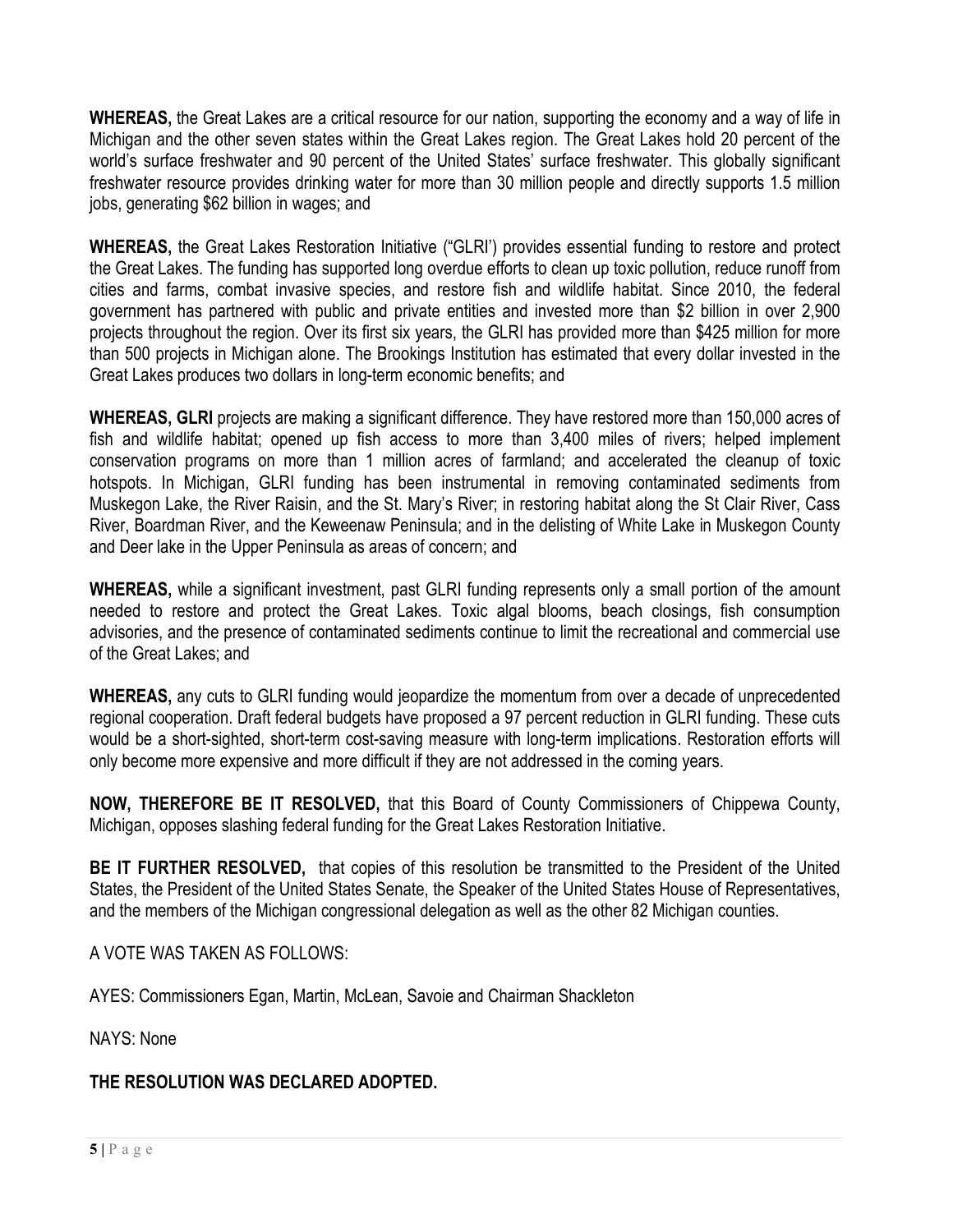#### **FINANCE, CLAIMS AND ACCOUNTS COMMITTEE**

Chairman Commissioner Martin – October 5, 2017

#### **AGENDA ITEMS Blue Cross Blue Shield 2018 Renewal**

Administrator German addressed the Committee regarding the 2018 renewal with 44North, as previously disclosed to the Committee the renewal originally would have 3.1% overall increase; but that after meeting with 44North there is a potential option to allow a savings of up to \$284,578.20 based on the current projection. Prior to approving moving forward with 44North for FY2018, the Committee discussed another local agent who would like the opportunity to provide a health care proposal. Through the discussion, the Commissioners indicated that the services of 44North is not an issue; their rates and services are good, it is being able o give the other local agents a time table of when they can offer the County a proposal (RFP)

It was moved by Commissioner Martin, seconded by Commissioner Savoie, to move forward with 44North for FY2018 renewal and to address the proposal (RFP) in April 2018. A discussion followed. On a voice vote, the motion carried.

Vince Babcock of 44North addressed the Committee on the renewal options for FY18, as well as, the savings over the past six years of 4.8 million, if the County would have left health care the same as 2013. The proposed 2018 Community Blue renewal with no changes has an estimated cost of \$3,745,18.20 (a 3.1% overall increase); with the option of specialty drugs being handled via 44 North patient advocate and not within our Group policy, unless necessary the County's renewal would be a 4.73% savings at \$3,460,600.08.

It was moved by Commissioner Martin, seconded by Commissioner Egan, to approve the FY2018 Community Blue renewal Prescription Carve Out 2 – Excluding Specialty Drugs option; with an estimated savings of 4.73%, total estimated cost of \$3,460,600.08; with specialty drugs excluded from the group coverage but not from the employee. A discussion followed. On a voice vote, the motion carried.

#### **Health Department Needle Exchange Program proposal**

Health Officer Karen Senkus addressed the Committee regarding a proposal of implementing a needle exchange program in Chippewa County, as the Health Department has been contacted by MDHHS and NorthCare with potential funding available. This request for consideration of needle exchange has been spurred by high rates of Hepatitis C in Chippewa County, as we are 4<sup>th</sup> highest in the state. Needle exchanges are "harm reduction" programs and designed to prevent the spread of disease by keeping used needles from being re-used, shared and inappropriately discarded. Ms. Senkus presented a proposed budget of approximately \$104,382.46 for a mobile unit, as funding is available to begin the process of exploring and planning for a program. MDHHS has selected CCHD for a pilot needle exchange program, to see if health departments have more of an impact than community or grass-roots programs. The Committee had many questions including where the law enforcement of Chippewa County stood on the potential program, and were told at prior meetings that law enforcement was split, but would try to work with the Health Department. Conversation of this being an enabling program was discussed. Personnel, hours of activity and potential collaborations with Luce and Mackinac Counties and the local tribal governments were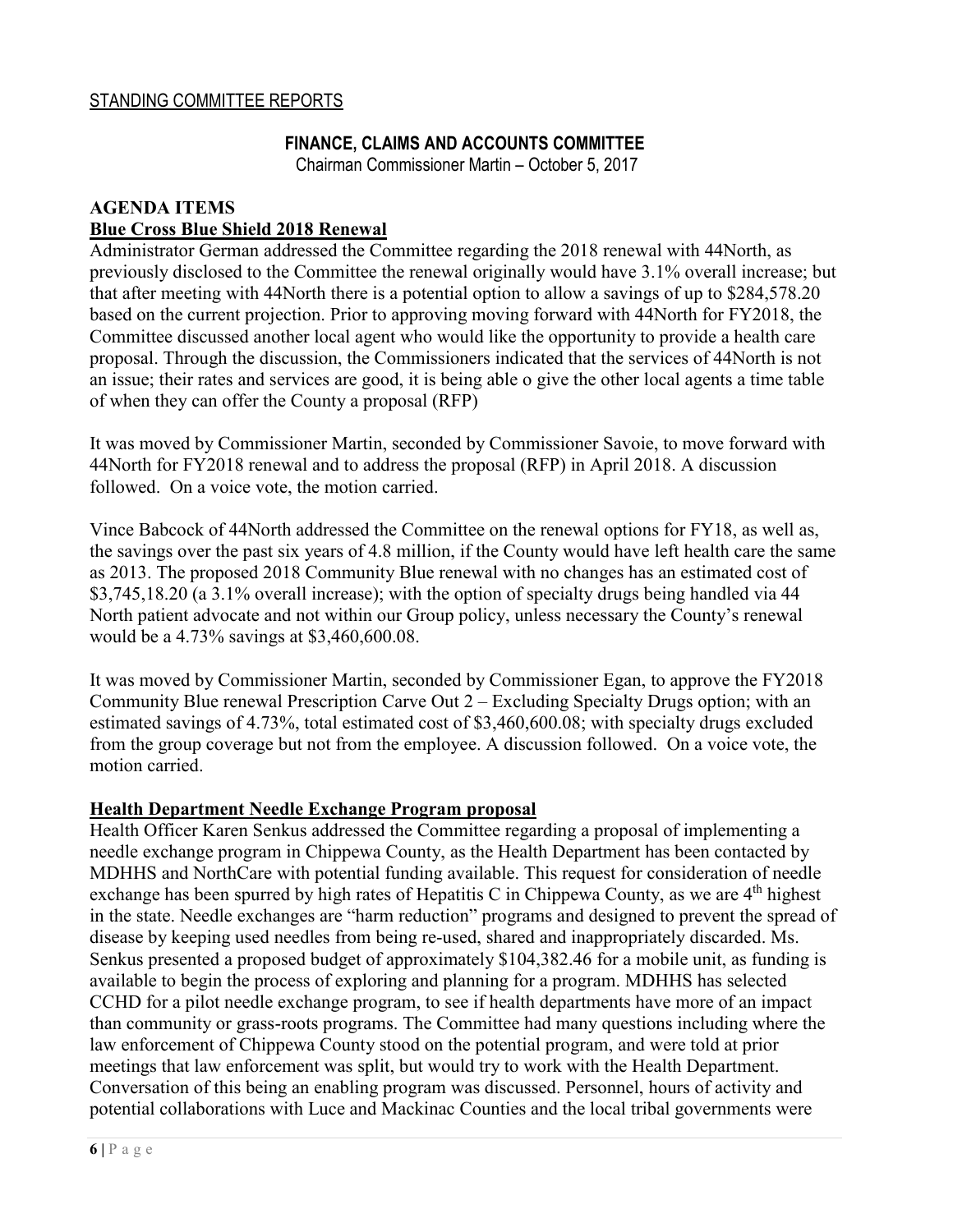another topic. Committee members discussed their opinions at length of going back and forth on the issue and doing their own research on the matter; realizing that these are real everyday people and that we have a chance to reduce the health risk to everyone in the County.

It was moved by Commissioner Martin, seconded by Commissioner McLean, to approve moving forward with a mobile needle Exchange program for Chippewa County, provided by the Chippewa County Health Department, as presented. With much emotion, a discussion followed with each Commissioner explaining why they're in support or not in support of this motion. On a voice vote, the motion carried with Commissioner Savoie voting nay.

# **MERS-Michigan Works – MEDC Grant monies**

Administrator German reviewed the EUP Employment & Training Consortium (Chippewa, Luce and Mackinac Counties) unfunded liability issue due to the transition of Michigan Works (formally EUP Employment and training Consortium) to Upward Talent Council. The Committee was asked to approve the 'Withdrawal Agreement' between Chippewa County and Municipal Employees' Retirement System of Michigan ("MERS") which has been reviewed by Attorney Steve Cannello, with changes made to the Future Employer Liability section. Chippewa County has received an \$800,000 MEDC grant for the unfunded liability portion of the MERS Division 12 participants. Administrator German will also seek a Memorandum of Understanding with both Mackinac and Luce Counties for any future liabilities that may arise.

It was moved by Commissioner Martin, seconded by Commissioner Savoie, to approve the 'Withdrawal Agreement' as amended between Chippewa County and MERS, Pertaining to the Division 12 participants of Michigan works (formally EUP Employment & Training Consortium); and to accept the MEDC grant monies for the outstanding unfunded liabilities and for the Administrator to negotiate MOU with Mackinac and Luce Counties for any future liabilities. A discussion followed. On a voice vote, the motion carried.

# **MERS – County additional \$200,000.00**

The Committee review financial options for a lump sum payment of \$200,000 from FY2016 fund balance that has been authorized to be sent to MERS to help lower the overall unfunded liability of the County's retirement divisions.

It was moved by Commissioner Martin, seconded by Commissioner Savoie, to apply the funds towards he County's UAL to help reduce our 2019 contributions. On a voice vote, the motion carried.

# **MERS – Policy 314 OPEB Health Care Retirement Vehicle & Annual Contribution**

The Committee received revised Policy 314 – which simplifies the annual contribution to the OPEB Health Care Retirement Vehicle; annually in October the County Treasurer will send \$500,000 from the DTRF, plus or minus 90% of the earnings from the prior year based on the financial statement (audit). This year's contribution based on the new policy is \$417,805.02.

It was moved by Commissioner Martin, seconded by Commissioner McLean, to approve Policy 314-OPEB Health Care Retirement Vehicle, as amended, and to authorize \$417,805.02 payment to MERS from the DTRF for the Health Care Retirement Vehicle. On a voice vote, the motion carried.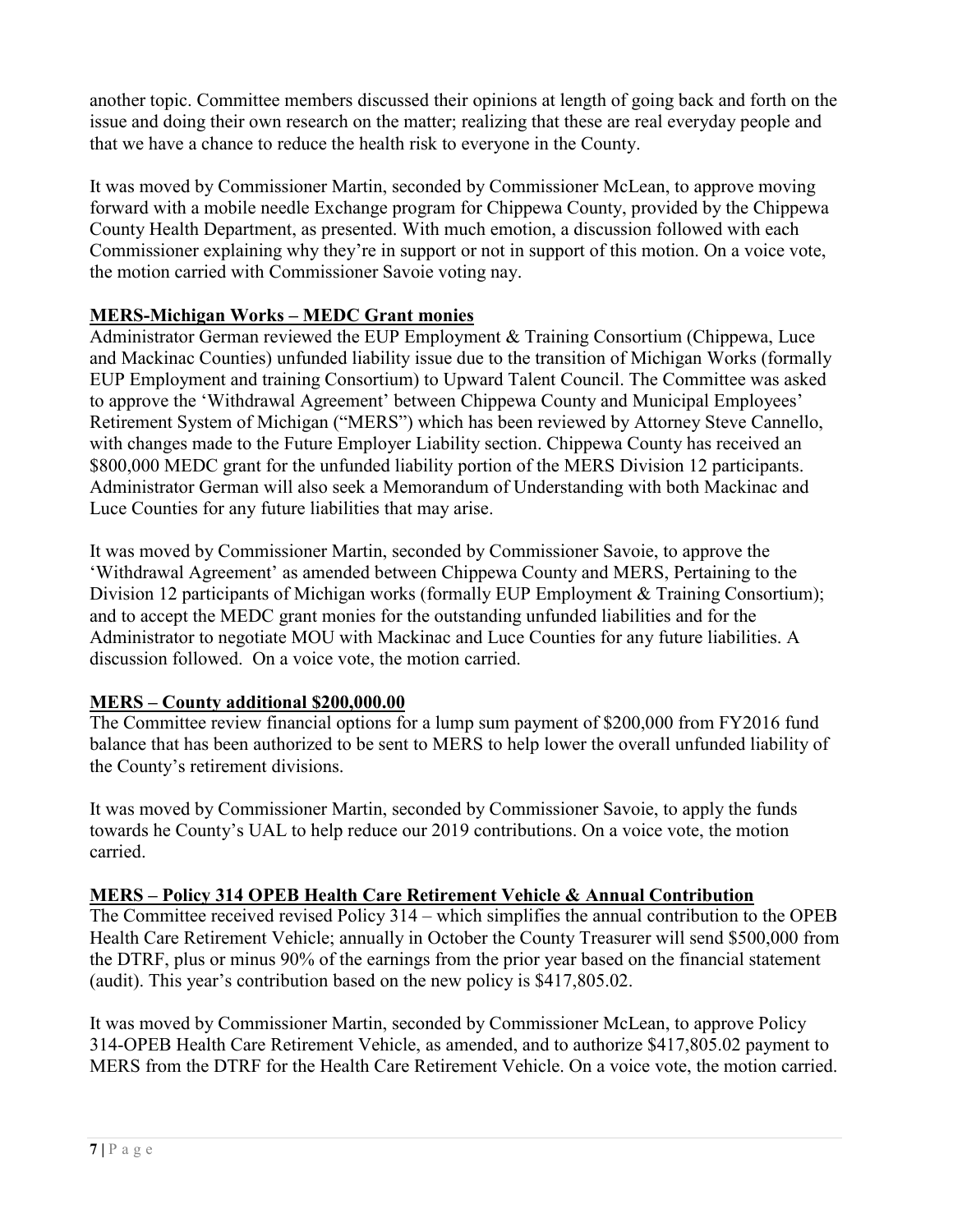# **Bid Summaries Snowplowing Snow Plowing & Removal – County Buildings & Animal Shelter**

The Committee reviewed the one bid received from snow plowing and removal.

It was moved by Commissioner Martin, seconded by Commissioner Savoie, to approve the bid from Norris Contracting for snow plowing and removal at the Animal Shelter Parking Lot in the amount of \$2,500.00 and the City/County Building Parking Lot (8 space lot) in the amount of \$1,200.00. On a voice vote, the motion carried.

It was moved by Commissioner Martin, seconded by Commissioner Egan, to seek additional quotes and to authorize Administration to approve the low quote for the Courthouse Lot (32 spaces); as the bid did not meet specifications. On a voice vote, the motion carried.

#### **Snow Plowing at 911 Center**

The Committee reviewed the one bid received from snow plowing at the Central Dispatch.

It was moved by Commissioner Martin, seconded by Commissioner Savoie, to approve the bid from Frontier Contracting LLC in the amount of \$3,800.00 for snow plowing. On a voice vote, the motion carried.

## **Bid Summaries Copiers ~ Public Defenders Copier**

The Committee reviewed the bid summary for the purchase of multifunction copier/printer/scanner/fax machine with long-term maintenance. All bids met specifications and the local vendor's preference was reviewed prior to authorization.

It was moved by Commissioner Martin, seconded by Commissioner McLean, to approve the low bid of \$3,709.00 from Image Maker Inc./Xerox to purchase one Xerox B7035 Versalink Multifunction copier; with .0065 per click maintenance costs. On a voice vote, the motion carried.

## **Courthouse Main Copier (High Volume)**

The Committee reviewed the bid summary for the purchase or lease of one high volume copier with long-term maintenance for the Courthouse. All bids met specifications.

It was moved by Commissioner Martin, seconded by Commissioner Savoie, to approve the low bid of \$5,027.08 from National Office Products to purchase on Konica Minolta Bizhub 458 Digital Copier; with .007 per click maintenance costs. On a voice vote, the motion carried.

#### **County Policies**

**No. 230 Sick Leave and Sickness and Accident Insurance Benefit; No. 232 Vacation Leave (Non-union Employees); No. 233 Other Leave Time; No. 301 Annual Budget Development; No. 310 Accounts Payable; No. 313 Fund Balance Policies as Required by GASB 54; No. 315 Use of County Credit Cards; No. 321 Transfers and Supplemental Appropriations; No. 341 Fixed Assets Management; No. 410 Travel and Business Expenses and No. 322 (new) Uniform Guidance Policies and Procedures Federal Awards Administration – Chippewa County** 

The Committee received several policies as a result of Audit Finding 2016-001 – Written Procedures Required by OMB's Uniform grant Guidance, Immaterial noncompliance which requires written procedures covering: financial management systems, cash management, payments,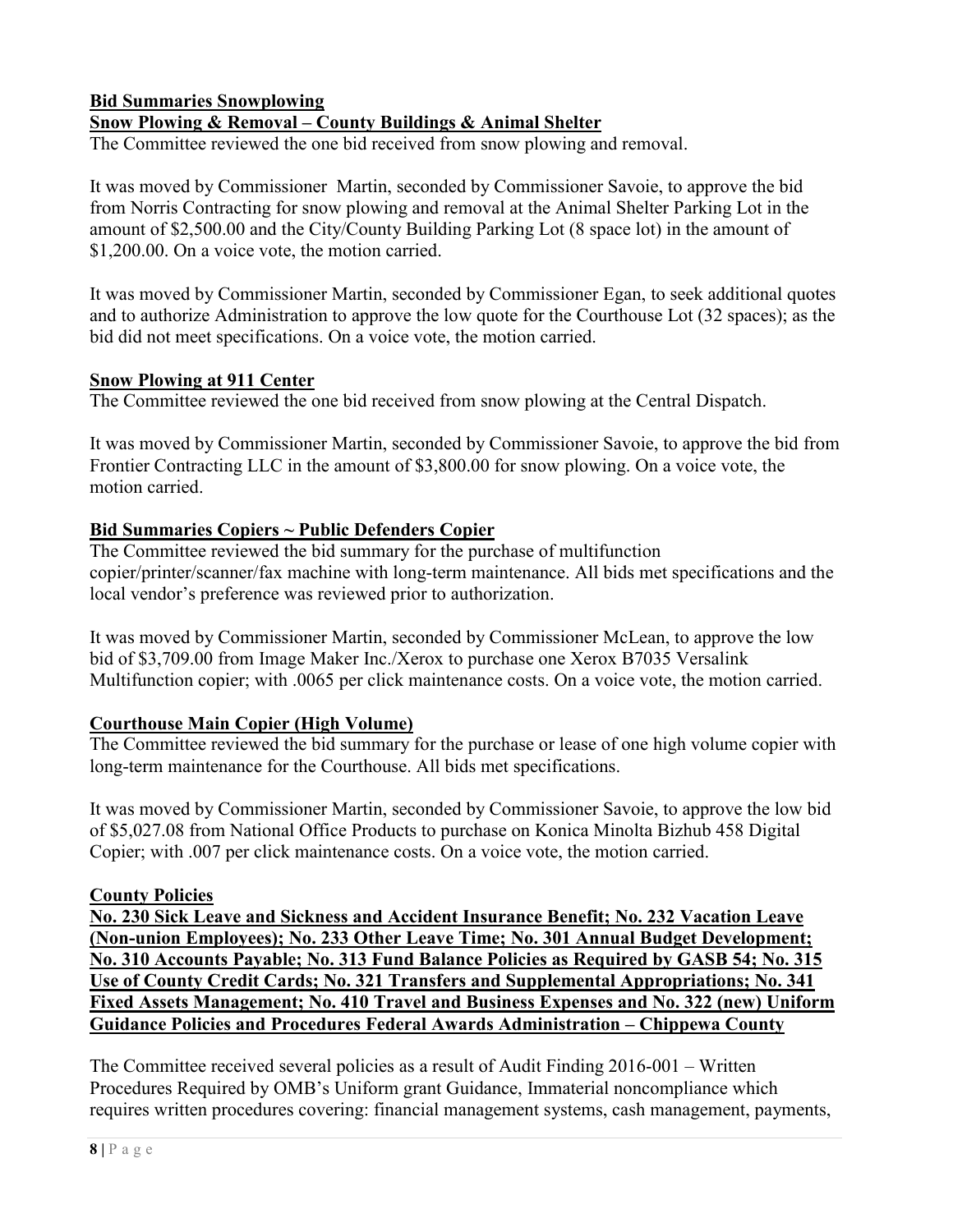allowable costs, period of performance, federal timekeeping, matching or cost sharing.

It was moved by Commissioner Martin, seconded by Commissioner McLean, to approve the updated amendments and new policies as presented including policies Nos. 230,232,233,301,310,313,315,321,341,410 and 322. On a voice vote, the motion carried.

# **Handicapped Entrance Sidewalk/Heat mats**

The Committee was given a brief update of the soon to be single-point of entry for both the County Building and the Courthouse. Administrator German sought a quote to repair the handicapped entrance, specifically the heat mats which have sections that are no longer working. Mr. German discussed the added project, including the need to have the County's purchasing policy waived, if the Committee were to approve the project.

It was moved by Commissioner Martin, seconded by Commissioner Egan, to approve the quote from Kaysner Construction not to exceed \$25,000 for the handicapped entrance heat mats and to correct a trip hazard at the south end of the Courthouse. On a voice vote, the motion carried.

# **Public Defender**

# **Michigan Indigent Defense Commission Compliance Plan**

Public Defender Jennifer France addressed the Committee regarding Act 93 of 2013 which created the Michigan Indigent defense commissioner and to provide for is powers and duties; to provide indigent defendants in criminal cases with effective assistance of counsel; to provide standards for the appointment of legal counsel; to provide for and limit certain causes of actions; and to provide for certain appropriations and grants. The application is due in November. The Committee had several questions, including wanting to table the Compliance Plan until after the budget process and to possibly seek an outside independent legal opinion on the matter. The Committee was concerned with the mandates attached to the Plan, and the long term liability of hiring any new staff, which is proposed in the plan. It was noted that he County's Prosecutor had reviewed the MIDC Compliance Plan Workbook and indicated there were no issues.

It was moved by Commissioner Martin, seconded by Commissioner McLean, to approve the Michigan Indigent Defense Commission Plan Workbook, as presented and to meet with the compliance of Act 93 of 2013. On a voice vote, the motion carried.

## **Central Dispatch ~ 2017 Emergency Management Performance Grant**

The Committee received and reviewed the 2017 Emergency Management Performance Grant (IMPG); in the amount of \$16,094 the allocation covers 35.69% of the program manager's salary and fringe benefits. The FY2017 EMPG program has a 50% cost match (cash or in-kind) requirement. The grant covers 10/1/2016 to 9/30/2017.

It was moved by Commissioner Martin, seconded by Commissioner Savoie, to approve and authorize the Emergency Management Performance Grant for the period of 10/01/2016 to 9/30/2017, in the amount of \$16,094.00. On a voice vote, the motion carried.

## **2018 Work Agreement**

The Committee reviewed the FY2018 Emergency Management Performance Grant (EMPG) Work Agreement, which described the requirements of the Local Emergency Coordinator.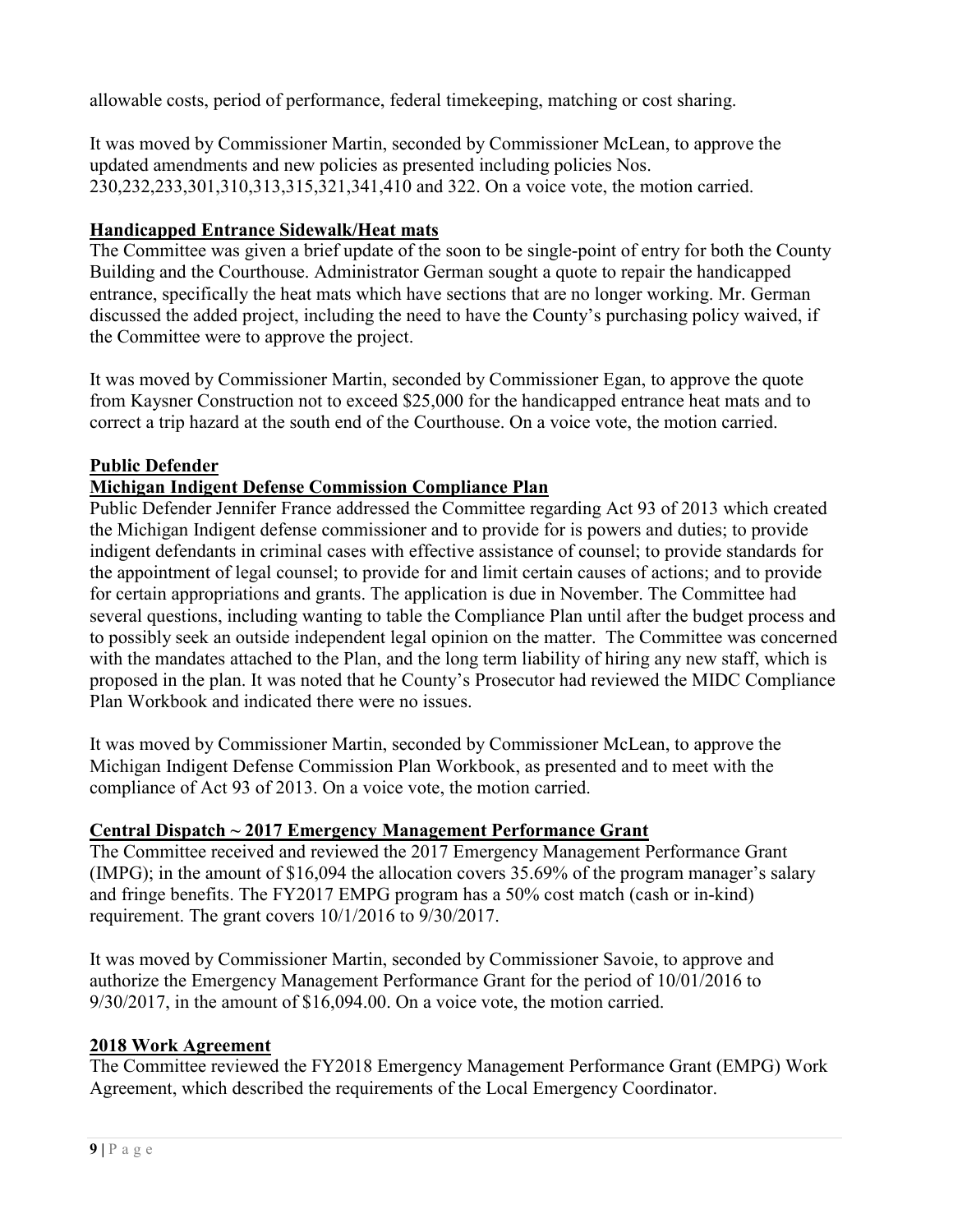It was moved by Commissioner Martin, seconded by Commissioner Egan, to authorize the FY2018 Emergency Management Performance Grant (EMPG) Work Agreement/Quarterly Report. On a voice vote, the motion carried.

#### **Drug Court contracts 10-01-2017 to 9-30-2018 ML Consultant contract Redwood Toxicology Great Lakes Recovery Centers, Inc.**

The Committee reviewed three contracts that pertain to 50<sup>th</sup> Circuit Drug Court Program and fall within the Grant specifications effective 10-01-2017 through 9-30-2018. ML Consultant to provide case management services; Redwood Toxicology for drug screening order by the 50<sup>th</sup> Circuit Court and Great Lake Recovery Centers, Inc. to provide substance abuse and related counseling services to participants of the Drug Court Program.

It was moved by Commissioner Martin, seconded by Commissioner Savoie, to approve the contracts for ML Consultant, Redwood Toxicology and Great Lakes Recovery Centers, Inc., to provide services to participants of the  $50<sup>th</sup>$  Circuit Court Drug Court Program form 10-01-2017 through 9-30-2018. On a voice vote, the motion carried.

# **FINANCE – Claims and Accounts**

The Committee reviewed the bills and payroll presented for approval.

It was moved by Commissioner Martin, seconded by Commissioner Savoie, to recommend the approval of September bills and payroll as follows: the general claims totaling \$172,357.72, other fund claims of \$411,073.34, payroll of \$665,913.22, Health Department claims of \$281,822.44 and Health Department payroll of \$218, 514.08; total claims of \$1,749,680.80 and vouchers H-1 through H-292. On a voice vote, the motion carried.

## **Budget Amendment**

The Committee reviewed an amendment regarding prisoner billing reimbursement.

It was moved by Commissioner Martin, seconded by Commissioner Savoie, to approve a budget amendment increasing both 101-000-545.000 (revenue) and 101-229-801.229 (expense) regarding prisoner billing. On a voice vote, the motion carried.

It was moved by Commissioner Martin, seconded by Commissioner Egan, to accept the Finance, Claims and Accounts Committee Meeting Minutes of October 6, 2017 as presented. On a voice vote, the motion carried.

# COMMISSIONERS REPORT ON MEETINGS AS BOARD REPRESENTATIVE AND GENERAL COMMENTS

- Commissioner Savoie stated the following: "I know we agree and sometimes we disagree, but, we do it with class and I appreciate that."
- Commissioner McLean reported on the FAN *Families against Narcotics* meeting he